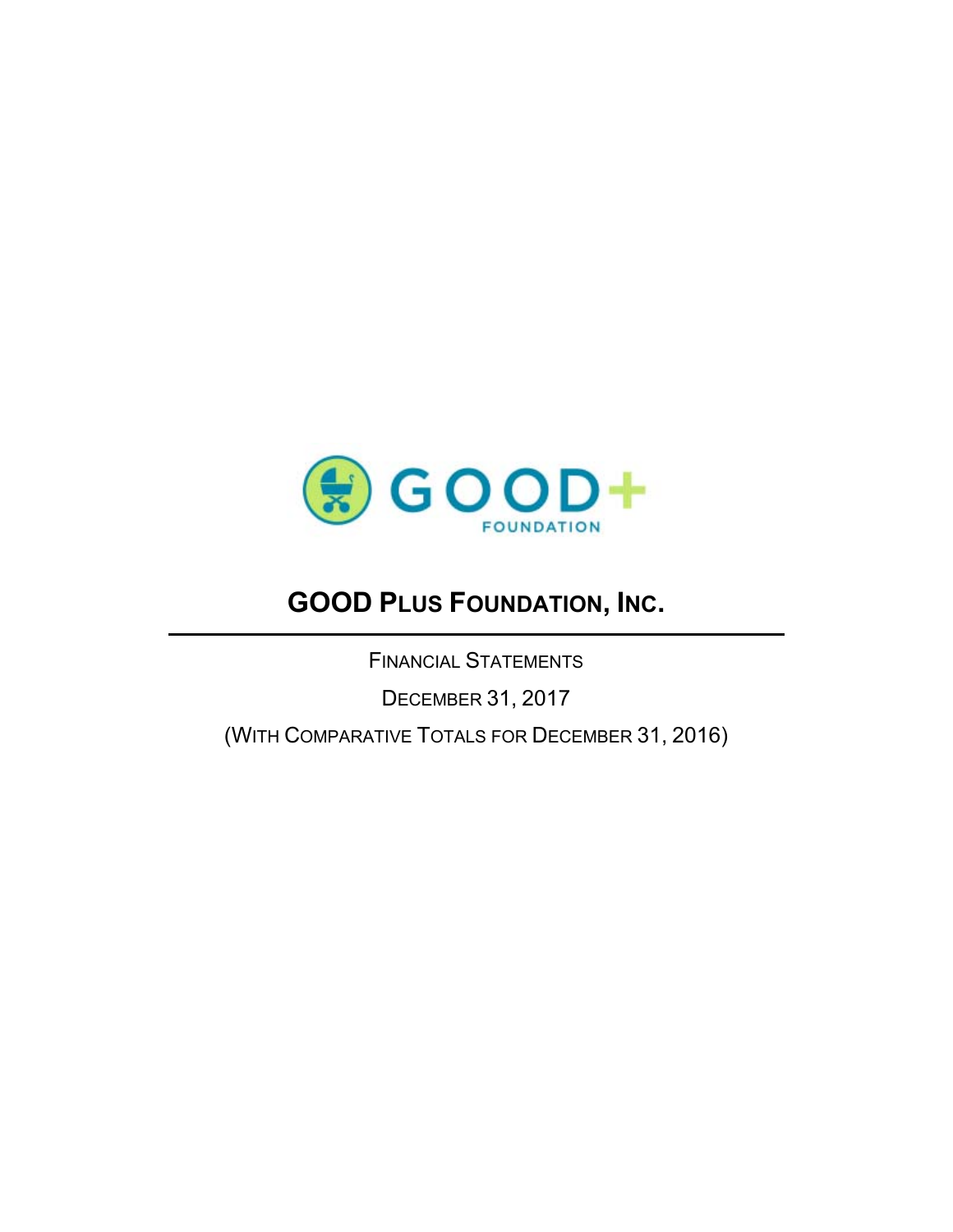## **TABLE OF CONTENTS**

| INDEPENDENT AUDITOR'S REPORT            | $1 - 2$  |
|-----------------------------------------|----------|
| FINANCIAL STATEMENTS:                   |          |
| <b>Statement of Financial Position</b>  | 3        |
| <b>Statement of Activities</b>          | 4        |
| <b>Statement of Functional Expenses</b> | 5        |
| <b>Statement of Cash Flows</b>          | 6        |
| Notes to Financial Statements           | $7 - 15$ |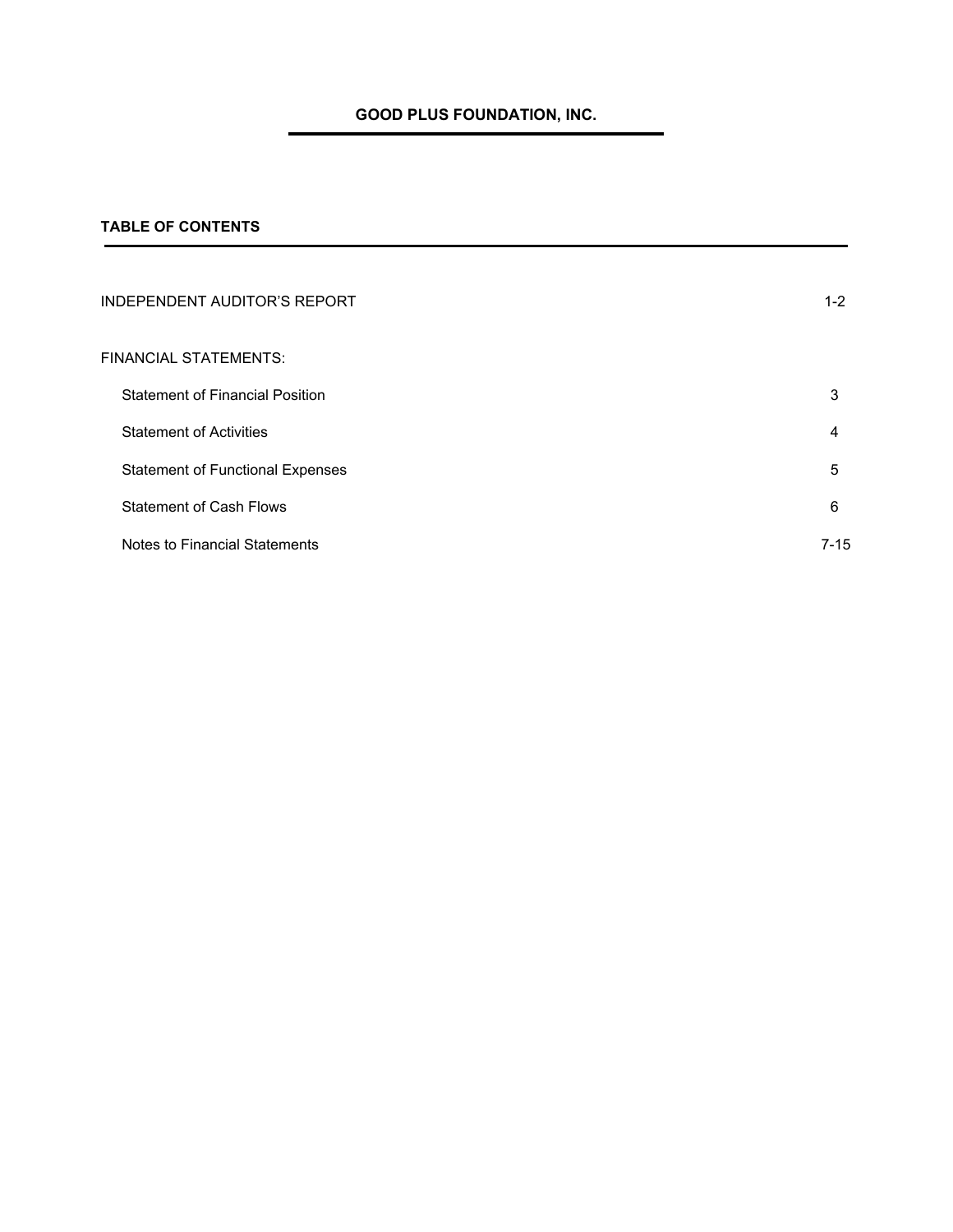

## **INDEPENDENT AUDITOR'S REPORT**

To the Board of Directors GOOD Plus Foundation, Inc.

## *Report on the Financial Statements*

We have audited the accompanying financial statements of GOOD Plus Foundation, Inc. (the "Organization"), which comprise the statement of financial position as of December 31, 2017, and the related statements of activities, functional expenses, and cash flows for the year then ended, and the related notes to the financial statements.

## *Management's Responsibility for the Financial Statements*

Management is responsible for the preparation and fair presentation of these financial statements in accordance with accounting principles generally accepted in the United States of America; this includes the design, implementation, and maintenance of internal control relevant to the preparation and fair presentation of financial statements that are free from material misstatement, whether due to fraud or error.

## *Auditor's Responsibility*

Our responsibility is to express an opinion on these financial statements based on our audit. We conducted our audit in accordance with auditing standards generally accepted in the United States of America. Those standards require that we plan and perform the audit to obtain reasonable assurance about whether the financial statements are free of material misstatement.

An audit involves performing procedures to obtain audit evidence about the amounts and disclosures in the financial statements. The procedures selected depend on the auditor's judgment, including the assessment of the risks of material misstatement of the financial statements, whether due to fraud or error. In making those risk assessments, the auditor considers internal control relevant to the entity's preparation and fair presentation of the financial statements in order to design audit procedures that are appropriate in the circumstances, but not for the purpose of expressing an opinion on the effectiveness of the entity's internal control. Accordingly, we express no such opinion. An audit also includes evaluating the appropriateness of accounting policies used and the reasonableness of significant accounting estimates made by management, as well as evaluating the overall presentation of the financial statements.

We believe that the audit evidence we have obtained is sufficient and appropriate to provide a basis for our audit opinion.

An Independent Member of Baker Tilly International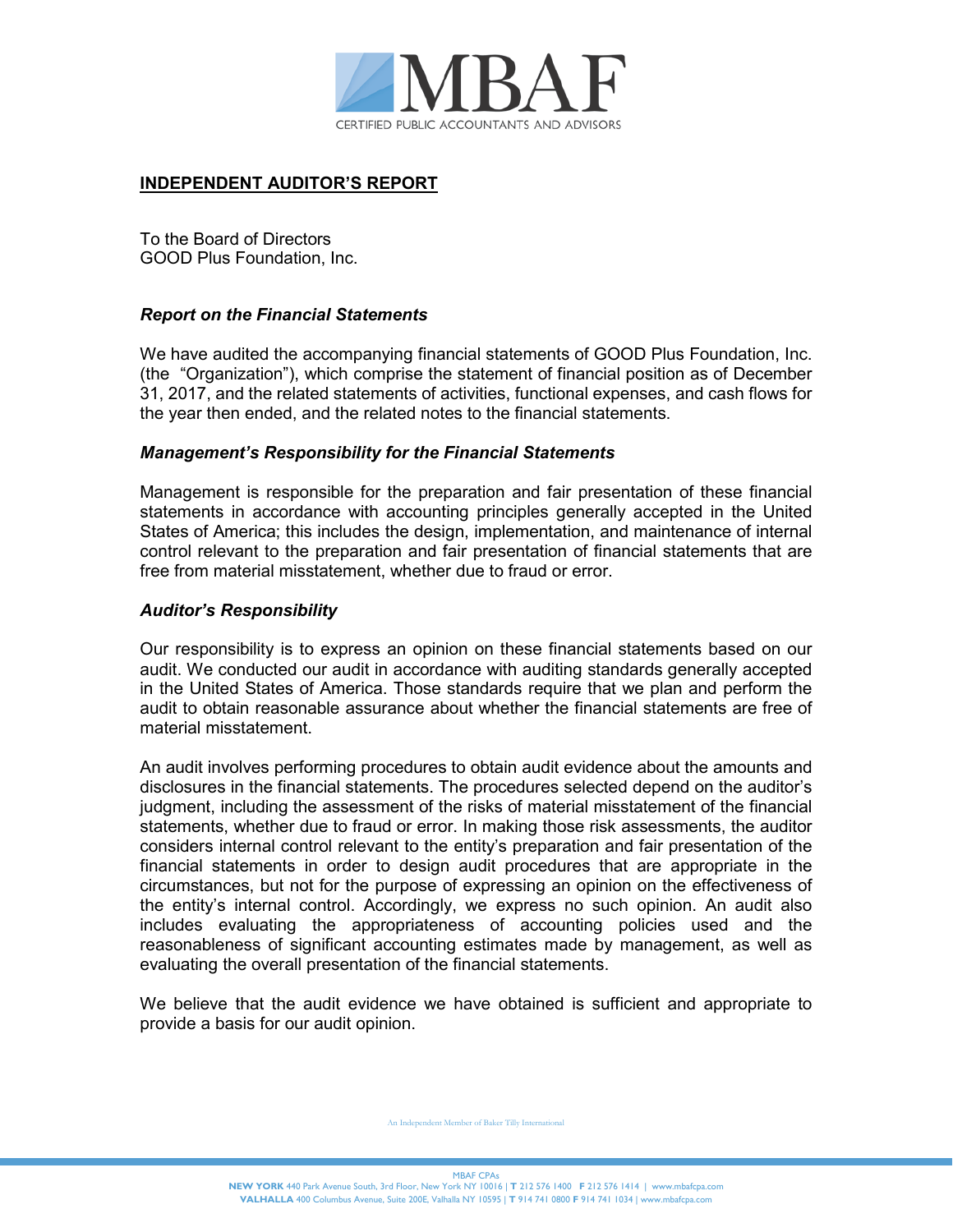# *Opinion*

In our opinion, the financial statements referred to above present fairly, in all material respects, the financial position of GOOD Plus Foundation, Inc. as of December 31, 2017, and the changes in its net assets and its cash flows for the year then ended in accordance with accounting principles generally accepted in the United States of America.

# *Report on Summarized Comparative Information*

We have previously audited GOOD Plus Foundation, Inc.'s 2016 financial statements and we expressed an unmodified audit opinion on those audited financial statements in our report dated April 17, 2017. In our opinion, the summarized comparative information presented herein as of and for the year ended December 31, 2016 is consistent, in all material respects, with the audited financial statements from which it has been derived.

MBAF CPAS, LLC

New York, NY May 1, 2018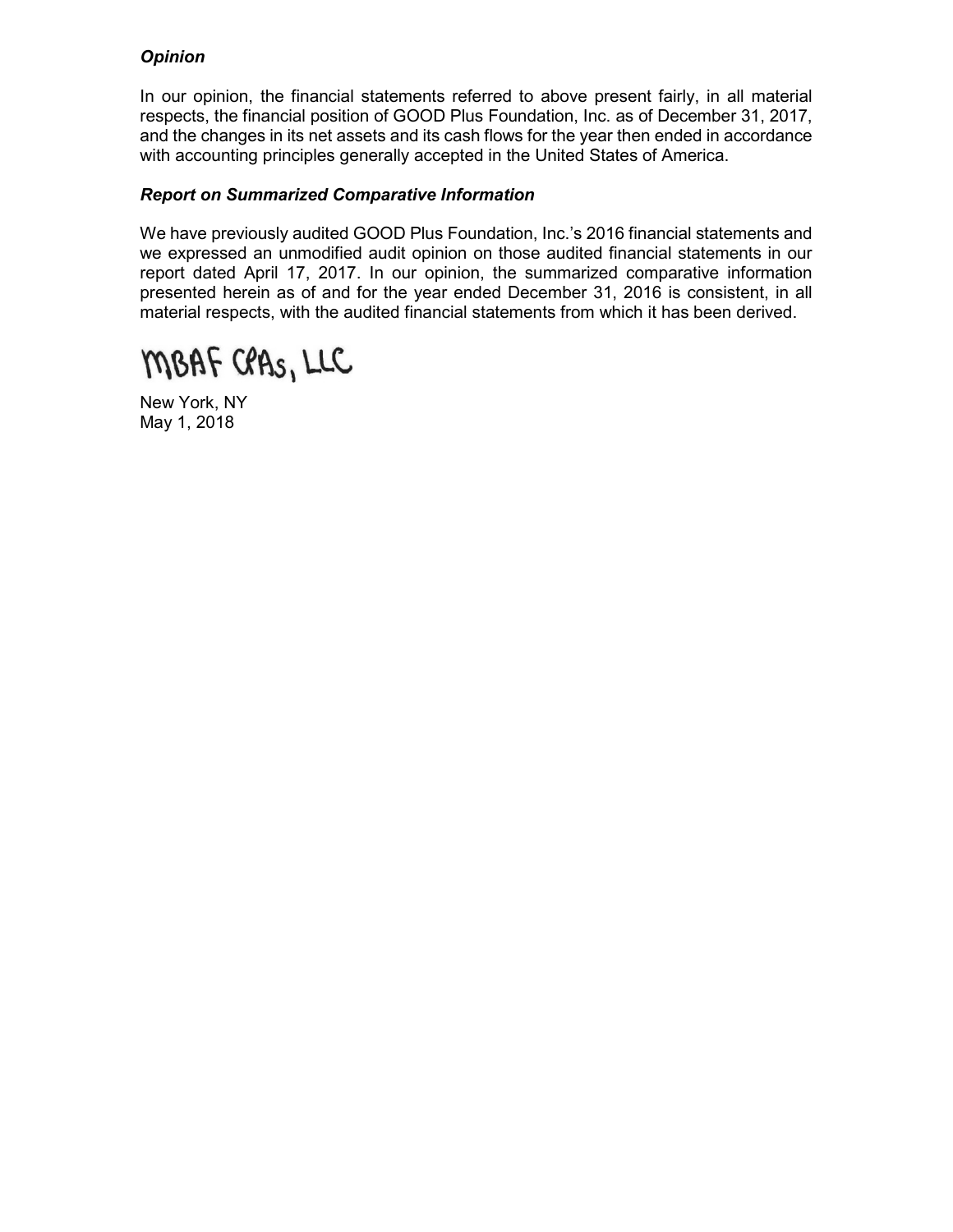## STATEMENT OF FINANCIAL POSITION

## DECEMBER 31, 2017

(WITH SUMMARIZED COMPARATIVE INFORMATION FOR DECEMBER 31, 2016)

| <b>ASSETS</b>                                                                                                                                                         | 2017                                                                    | 2016                                                                             |
|-----------------------------------------------------------------------------------------------------------------------------------------------------------------------|-------------------------------------------------------------------------|----------------------------------------------------------------------------------|
| Cash and cash equivalents<br>Investments<br>Contributions receivable<br>Inventory<br>Prepaid expenses and other assets<br>Property and equipment, net<br>Website, net | \$<br>1,343,848<br>1,418,908<br>1,742,626<br>47,980<br>11,617<br>30,000 | \$<br>1,219,344<br>1,383,491<br>31,321<br>1,083,422<br>52,749<br>4,925<br>40,000 |
|                                                                                                                                                                       | 4,594,979                                                               | \$<br>3,815,252                                                                  |
| <b>LIABILITIES AND NET ASSETS</b>                                                                                                                                     |                                                                         |                                                                                  |
| <b>LIABILITIES</b><br>Accounts payable and accrued expenses                                                                                                           | \$<br>126,969                                                           | \$<br>84,433                                                                     |
| <b>NET ASSETS</b><br>Unrestricted<br>Temporarily restricted                                                                                                           | 4,435,429<br>32,581                                                     | 3,613,256<br>117,563                                                             |
|                                                                                                                                                                       | 4,468,010                                                               | 3,730,819                                                                        |
|                                                                                                                                                                       | \$<br>4,594,979                                                         | \$<br>3,815,252                                                                  |

The accompanying notes are an integral part of these financial statements.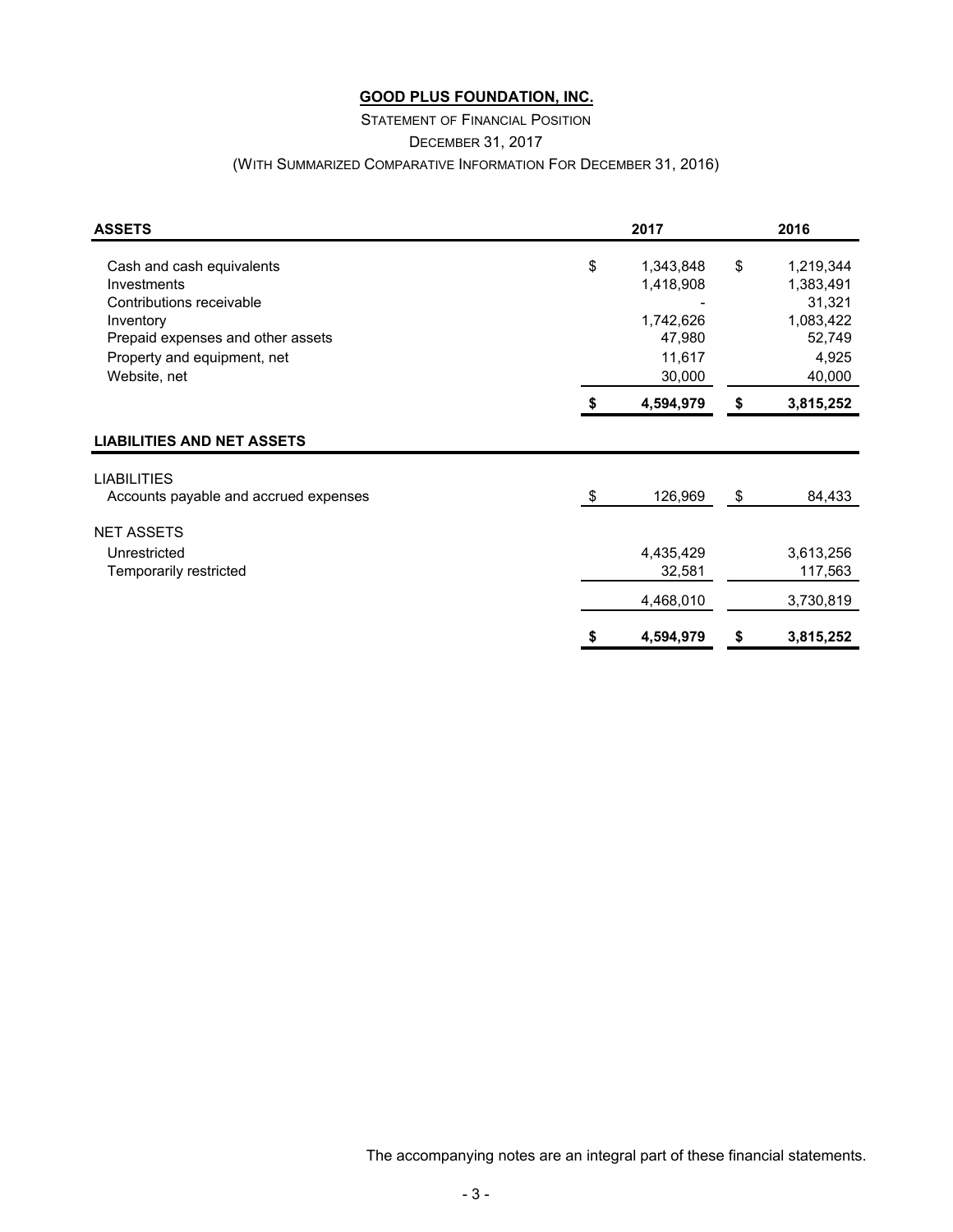# STATEMENT OF ACTIVITIES FOR THE YEAR ENDED DECEMBER 31, 2017

(WITH SUMMARIZED COMPARATIVE INFORMATION FOR THE YEAR ENDED DECEMBER 31, 2016)

|                                                           |                     | <b>Temporarily</b> |                  |                 |
|-----------------------------------------------------------|---------------------|--------------------|------------------|-----------------|
|                                                           | <b>Unrestricted</b> | <b>Restricted</b>  | 2017             | 2016            |
| SUPPORT AND REVENUES                                      |                     |                    |                  |                 |
| Contributions                                             | \$<br>975,181       | \$<br>204,753      | 1,179,934<br>\$. | 984,343<br>\$   |
| Contributions in-kind                                     | 7,826,945           |                    | 7,826,945        | 6,235,260       |
| Special events income, net of expenses                    |                     |                    |                  |                 |
| of \$337,386 and \$212,815 in 2017 and 2016, respectively | 1,119,066           |                    | 1,119,066        | 1,018,857       |
| Investment income                                         | 149,520             |                    | 149,520          | 229,661         |
| Net assets released from restrictions                     | 289,735             | (289, 735)         |                  |                 |
|                                                           | 10,360,447          | (84, 982)          | 10,275,465       | 8,468,121       |
| <b>EXPENSES</b>                                           |                     |                    |                  |                 |
| Program                                                   | 8,624,210           |                    | 8,624,210        | 7,408,493       |
| General and administrative                                | 491,401             |                    | 491,401          | 849,686         |
| Fundraising                                               | 422,663             |                    | 422,663          | 382,777         |
|                                                           | 9,538,274           |                    | 9,538,274        | 8,640,956       |
| <b>CHANGE IN NET ASSETS</b>                               | 822,173             | (84, 982)          | 737,191          | (172, 835)      |
| NET ASSETS - BEGINNING OF YEAR                            | 3,613,256           | 117,563            | 3,730,819        | 3,903,654       |
| NET ASSETS - END OF YEAR                                  | 4,435,429           | 32,581<br>\$       | 4,468,010<br>\$  | 3,730,819<br>\$ |

The accompanying notes are an integral part of these financial statements.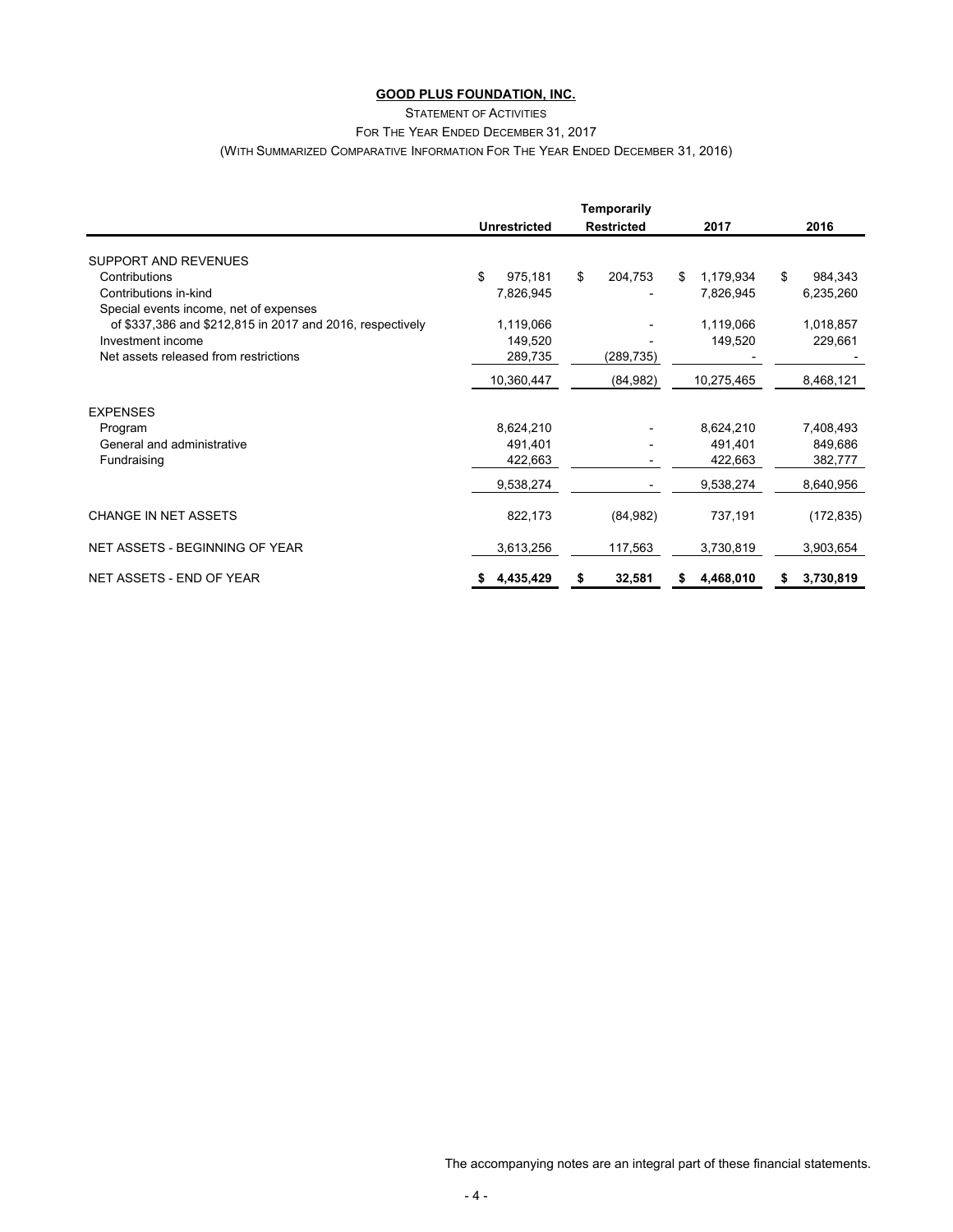**GOOD PLUS FOUNDATION, INC. GOOD PLUS FOUNDATION, INC.**

FOR THE YEAR ENDED DECEMBER 31, 2017 FOR THE YEAR ENDED DECEMBER 31, 2017 STATEMENT OF FUNCTIONAL EXPENSES STATEMENT OF FUNCTIONAL EXPENSES

(WITH SUMARIZED COMPARATIVE INFORMATION FOR THE YEAR ENDED DECEMBER 31, 2016) (WITH SUMMARI=ED COMPARATIVE INFORMATION FOR THE YEAR ENDED DECEMBER 31, 2016)

|                                   |   |           |   | General and    |   |               |   |           |   |           |
|-----------------------------------|---|-----------|---|----------------|---|---------------|---|-----------|---|-----------|
|                                   |   | Program   |   | Administrative |   | Fundraising   |   | 2017      |   | 2016      |
| FUNCTIONAL EXPENSES               |   |           |   |                |   |               |   |           |   |           |
| Salaries                          | ക | 662,994   | ↔ | 200,878        | ↮ | 249,623       | ക | ,113,495  | ക | 1,057,343 |
| Payroll taxes and fringe benefits |   | 166,34    |   | 36,848         |   | 43,395        |   | 246,584   |   | 244,163   |
| Program supplies, in-kind         |   | 6,997,312 |   |                |   |               |   | 6,997,312 |   | 5,818,665 |
| Program supplies                  |   | 343,427   |   |                |   |               |   | 343,427   |   | 314,984   |
| Depreciation and amortization     |   |           |   | 14,629         |   |               |   | 14,629    |   | 13,864    |
| Repairs and maintenance           |   | 16,287    |   | 613            |   | $\frac{6}{6}$ |   | 17,516    |   | 13,024    |
| Occupancy                         |   | 198,546   |   | 7,323          |   | 7,323         |   | 213,192   |   | 195,385   |
| Telephone                         |   | 16,955    |   | 460            |   |               |   | 17,426    |   | 20,806    |
| Insurance                         |   | 25,773    |   | 1,673          |   | 1,533         |   | 28,979    |   | 23,120    |
| Office expense                    |   | 83,709    |   | 31,795         |   | 27,977        |   | 143,481   |   | 126,812   |
| Utilities                         |   | 12,614    |   | 464            |   | 561           |   | 13,639    |   | 17,969    |
| Delivery                          |   | 47,016    |   | 591            |   | 137           |   | 47,744    |   | 37,652    |
| Professional fees                 |   | 23,693    |   | 51,406         |   | 10,888        |   | 85,987    |   | 139,156   |
| Marketing                         |   | 870       |   |                |   | 77,181        |   | 78,122    |   | 108,719   |
| Printing                          |   | 1,840     |   | 166            |   | 3,418         |   | 5,424     |   | 10,489    |
| Professional fees, in-kind        |   | 26,013    |   | 144,416        |   |               |   | 170,429   |   | 498,225   |
| Office furniture/equipment        |   | 820       |   | 89             |   |               |   | 888       |   | 580       |
|                                   |   | 8,624,210 | ↔ | 491,401        | ↔ | 422.663       | ↔ | 9.538.274 | ↔ | 8.640.956 |

The accompanying notes are an integral part of these financial statements. The accompanying notes are an integral part of these financial statements.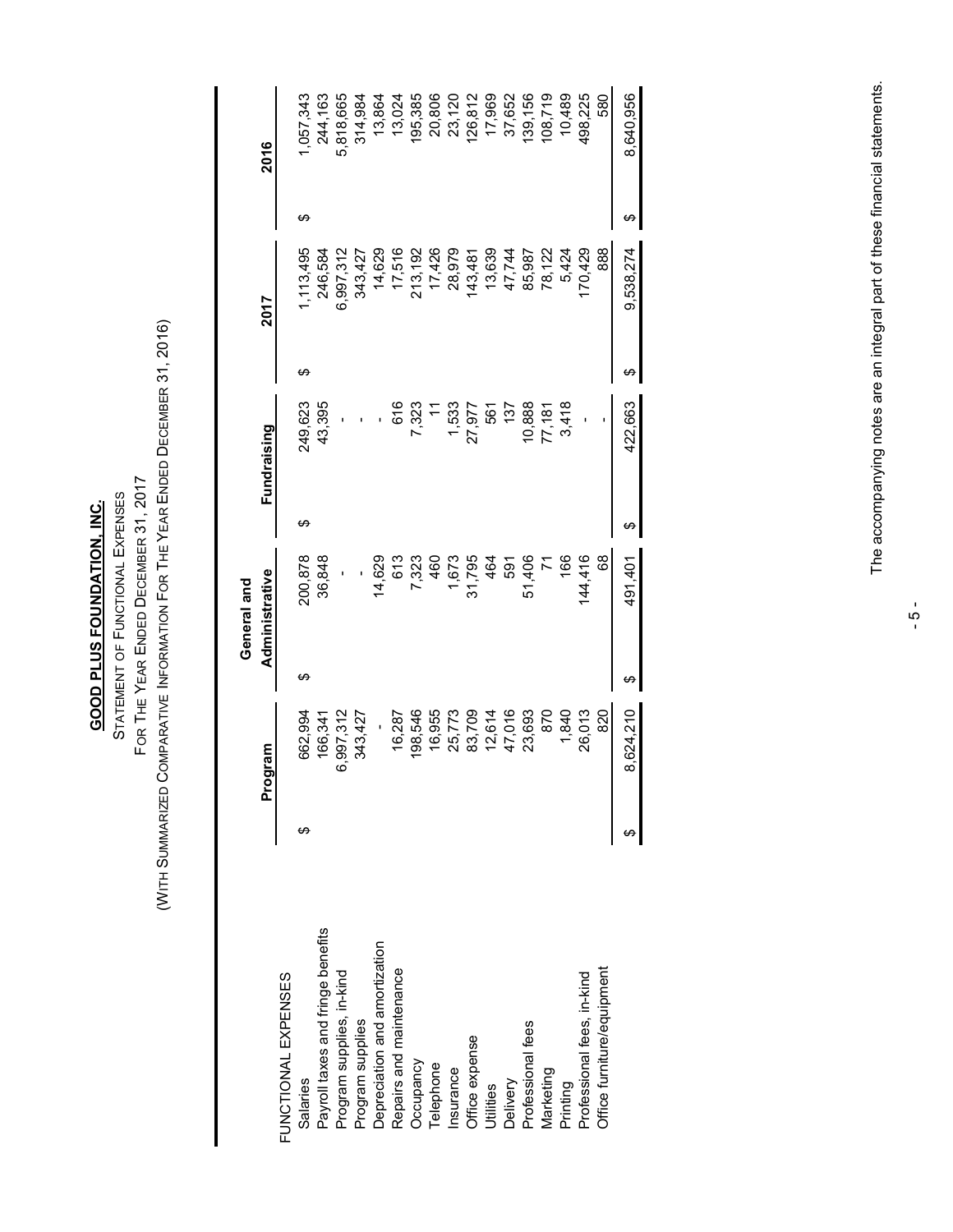STATEMENT OF CASH FLOWS

FOR THE YEAR ENDED DECEMBER 31, 2017

(WITH SUMMARIZED COMPARATIVE INFORMATION FOR THE YEAR ENDED DECEMBER 31, 2016)

|                                                         |    | 2017        | 2016             |
|---------------------------------------------------------|----|-------------|------------------|
| CASH FLOWS FROM OPERATING ACTIVITIES                    |    |             |                  |
|                                                         |    |             |                  |
| Change in net assets                                    | \$ | 737,191     | \$<br>(172, 835) |
| Adjustments to reconcile change in net assets           |    |             |                  |
| to net cash provided by (used in) operating activities: |    |             |                  |
| Depreciation and amortization                           |    | 14,629      | 13,864           |
| Unrealized gain on investments                          |    | (33, 539)   | (133, 751)       |
| Realized gain on investments                            |    | (23,988)    | (6, 575)         |
| Donated goods - contributions                           |    | (7,656,516) | (5,737,035)      |
| Goods utilized in program expenses                      |    | 6,997,312   | 5,818,665        |
| Changes in operating assets and liabilities:            |    |             |                  |
| Contributions receivable                                |    | 31,321      | (27, 565)        |
| Prepaid expenses and other assets                       |    | 4,769       | (3,253)          |
| Accounts payable and accrued expenses                   |    | 42,536      | 22,486           |
| NET CASH PROVIDED BY (USED IN) OPERATING ACTIVITIES     |    | 113,715     | (225, 999)       |
| CASH FLOWS FROM INVESTING ACTIVITIES                    |    |             |                  |
| Purchases of property and equipment                     |    | (11, 321)   | (4,863)          |
| Purchase of website                                     |    |             | (50,000)         |
| Proceeds from sale of investments                       |    | 201,820     | 592,967          |
| Purchases of investments                                |    | (179, 710)  | (351, 977)       |
| NET CASH PROVIDED BY INVESTING ACTIVITIES               |    | 10,789      | 186,127          |
| NET INCREASE (DECREASE) IN CASH AND CASH EQUIVALENTS    |    | 124,504     | (39, 872)        |
| CASH AND CASH EQUIVALENTS - BEGINNING OF YEAR           |    | 1,219,344   | 1,259,216        |
| CASH AND CASH EQUIVALENTS - END OF YEAR                 | S  | 1,343,848   | \$<br>1,219,344  |

The accompanying notes are an integral part of these financial statements.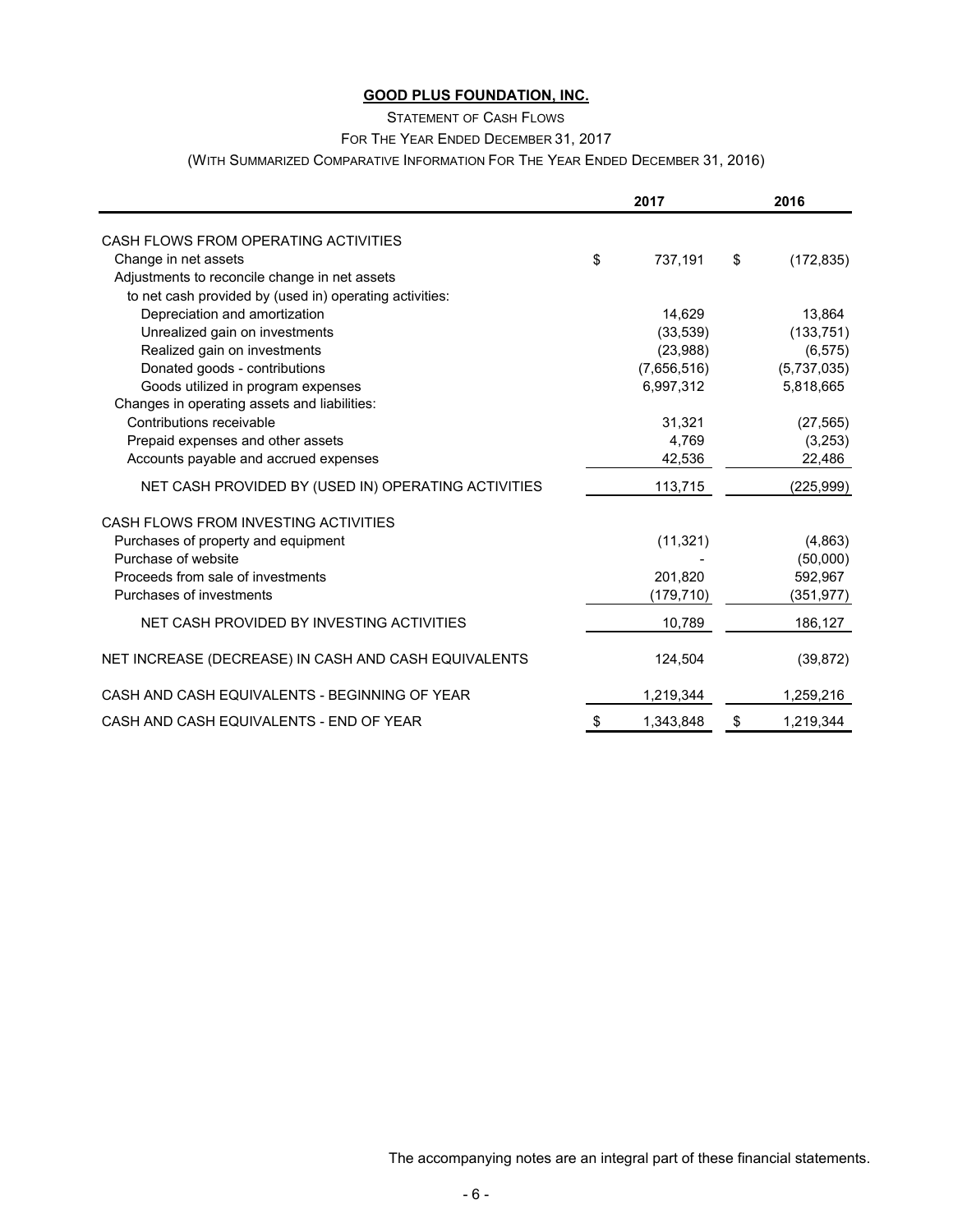NOTES TO FINANCIAL STATEMENTS DECEMBER 31, 2017

### **1. NATURE OF THE ORGANIZATION**

GOOD Plus Foundation, Inc. (the "Organization"), formerly known as The Baby Buggy, Inc., was incorporated February 26, 2001. On July 25, 2017, the board of directors approved the change of the Organization's name from The Baby Buggy, Inc. to GOOD Plus Foundation, Inc. The Organization's mission is to provide critical gear, clothing and services to families in need with the goal of providing for the health and safety of their children. The Organization is an exempt organization for federal income tax purposes under Section 501(c)(3) of the Internal Revenue Code and under the corresponding provisions of the New York State tax laws. The Organization has been classified to be a publicly supported organization and not a private foundation under Section 509(a) and is qualified for deductible contributions as provided in Section 170(b)(1)(A)(vi). The Organization's primary source of income is contributions.

The Organization focuses on the following major segments:

**Health** – The primary focus is Nurse-Family Partnership ("NFP") programs in New York City, Jersey City, Los Angeles, Dallas, Detroit and Houston. NFP pairs poor first-time moms with a visiting nurse from the 20th week of pregnancy until her child's second birthday. Demonstrated impacts include better maternal health, lower rates of child abuse and childhood accidents, longer intervals between birth, and better maternal employment and graduation rates.

**Fatherhood -** The Organization's Fatherhood Initiative provides clothing, gear, and products for children of lowincome, non-custodial fathers enrolled in fathering programs at 13 organizations in New York City and Los Angeles. These programs help fathers feel empowered to embrace fatherhood and the responsibilities that accompany it and to provide poor fathers the tools they need to keep their children safe and healthy. The Organization also offers financial education workshops and benefits screening to help improve the family's overall and financial well-being.

**Education** – The Organization's educational program includes working in conjunction with agencies such as Early Head Start and Head Start that offer free, high-quality education for young children, as well as a range of health and family support services for their parents.

**Intervention** – The Organization donates to programs that provide services for at-risk children and families who are living in poverty and faced with challenging circumstances. These programs offer case management, counseling, advocacy, and parenting workshops, as well as crisis intervention when necessary.

**Domestic Violence** – The Organization's domestic violence program offers women dealing with domestic violence shelter, support, crisis intervention, case management, and counseling, as well as life skills, parenting and job readiness workshops.

## **2. SIGNIFICANT ACCOUNTING POLICIES**

#### **Financial Statement Presentation**

The Organization's financial statements have been prepared on the accrual basis of accounting in accordance with accounting principles generally accepted in the United States of America ("U.S. GAAP").

The classification of the Organization's net assets and its support, revenues, and expenses is based on the existence or absence of donor-imposed restrictions. It requires that the amounts for each of the three classes of net assets – permanently restricted, temporarily restricted, and unrestricted – be displayed in the statement of financial position and that the amounts of change in each of those classes of net assets be displayed in the statement of activities.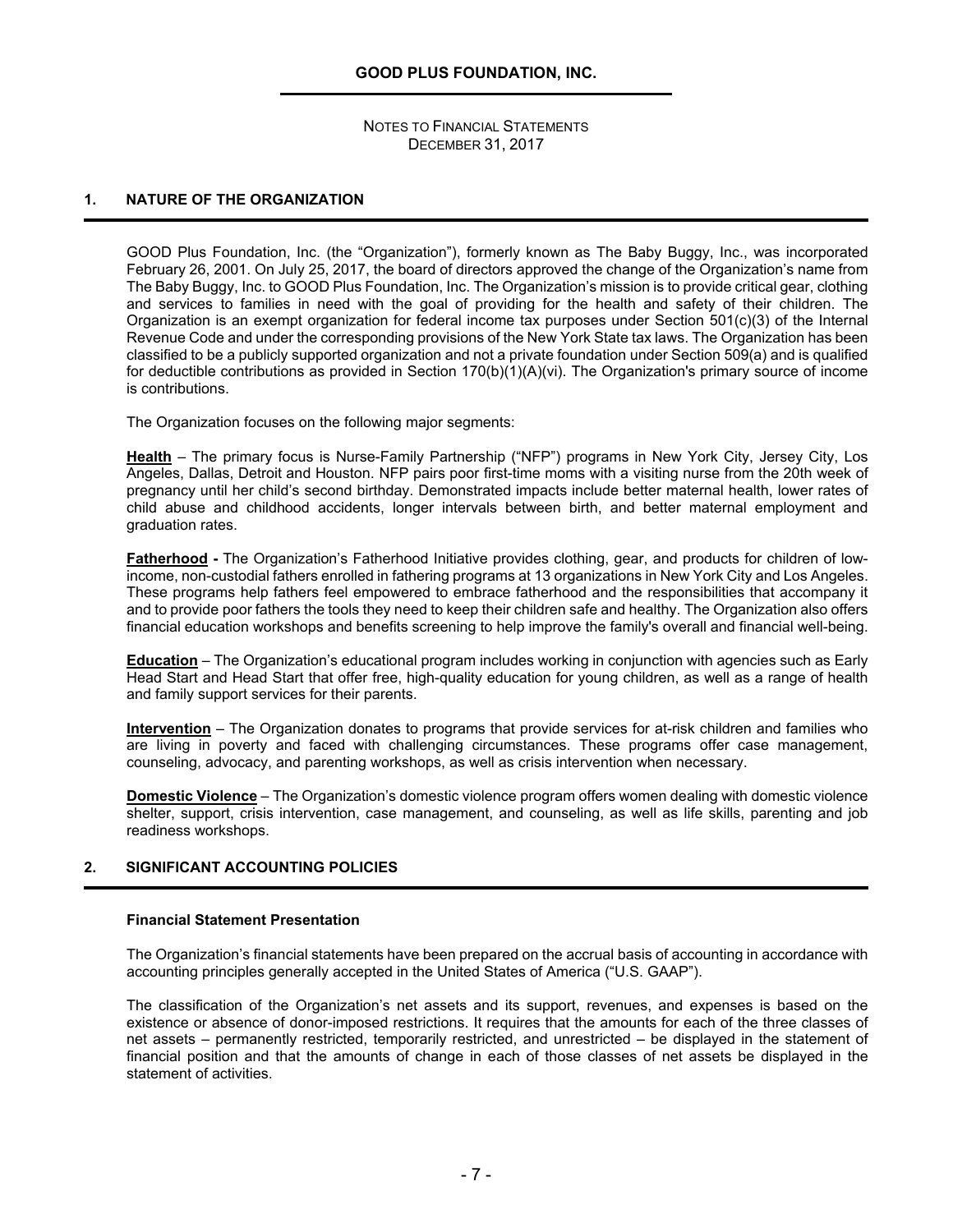## **2. SIGNIFICANT ACCOUNTING POLICIES (CONTINUED)**

#### **Financial Statement Presentation (continued)**

These three classes are defined as follows:

Permanently Restricted – Net assets resulting from contributions and other inflows of assets whose use by the Organization is limited by donor-imposed stipulations that neither expire by passage of time nor can be fulfilled or otherwise removed by actions of the Organization.

Temporarily Restricted – Net assets resulting from contributions and other inflows of assets whose use by the Organization is limited by donor-imposed stipulations that either expire by passage of time or can be fulfilled and removed by actions of the Organization pursuant to those stipulations. When such stipulations end or are fulfilled, such temporarily restricted net assets are reclassified to unrestricted net assets in the statement of activities.

Unrestricted – The part of net assets that is neither permanently nor temporarily restricted by donor-imposed stipulations.

#### **Investments**

Investments are recorded at fair value based upon quoted market prices. The related dividend and interest income is recorded as unrestricted income in the statement of activities.

#### **Cash and Cash Equivalents**

The Organization considers all highly liquid instruments purchased with an original maturity of three months or less to be cash equivalents.

#### **Contributions Receivable**

Contributions receivable represent unconditional promises to give by donors. At December 31, 2017, the Organization had no contributions receivable. At December 31, 2016, the Organization had contributions receivable of \$31,321. The Organization considers all gifts of long-lived assets to be temporarily restricted. The Organization uses the allowance method to determine uncollectible contributions receivable. Such allowance is based on management's assessments of the creditworthiness of its donors, the age of the receivables, as well as current economic conditions and historical information. The Organization has determined that no allowance for uncollectible contributions receivable is necessary as of December 31, 2016. Unless material, the Organization does not discount long term receivables.

#### **Inventory**

Inventory is stated at cost, if purchased, or at fair value, if available, or at the value placed by the donors on the date of donation, if contributed. Inventory is stated at the lower of cost or market, with cost being determined by the first-in, first-out method.

#### **Property and Equipment**

Property and equipment are stated at cost and are being depreciated on the straight-line method over the estimated useful lives of the assets. The Organization has established a \$1,000 threshold above which assets are capitalized.

#### **In-Kind Contributions**

The Organization receives contributions of donated non-cash assets that are an integral part of its operations. Such assets are recognized as income as contributions in-kind and expensed as in-kind at their values based on market values of items donated or on current prices at the time of donation, if no receipt is available. Contributions are recorded in the period received.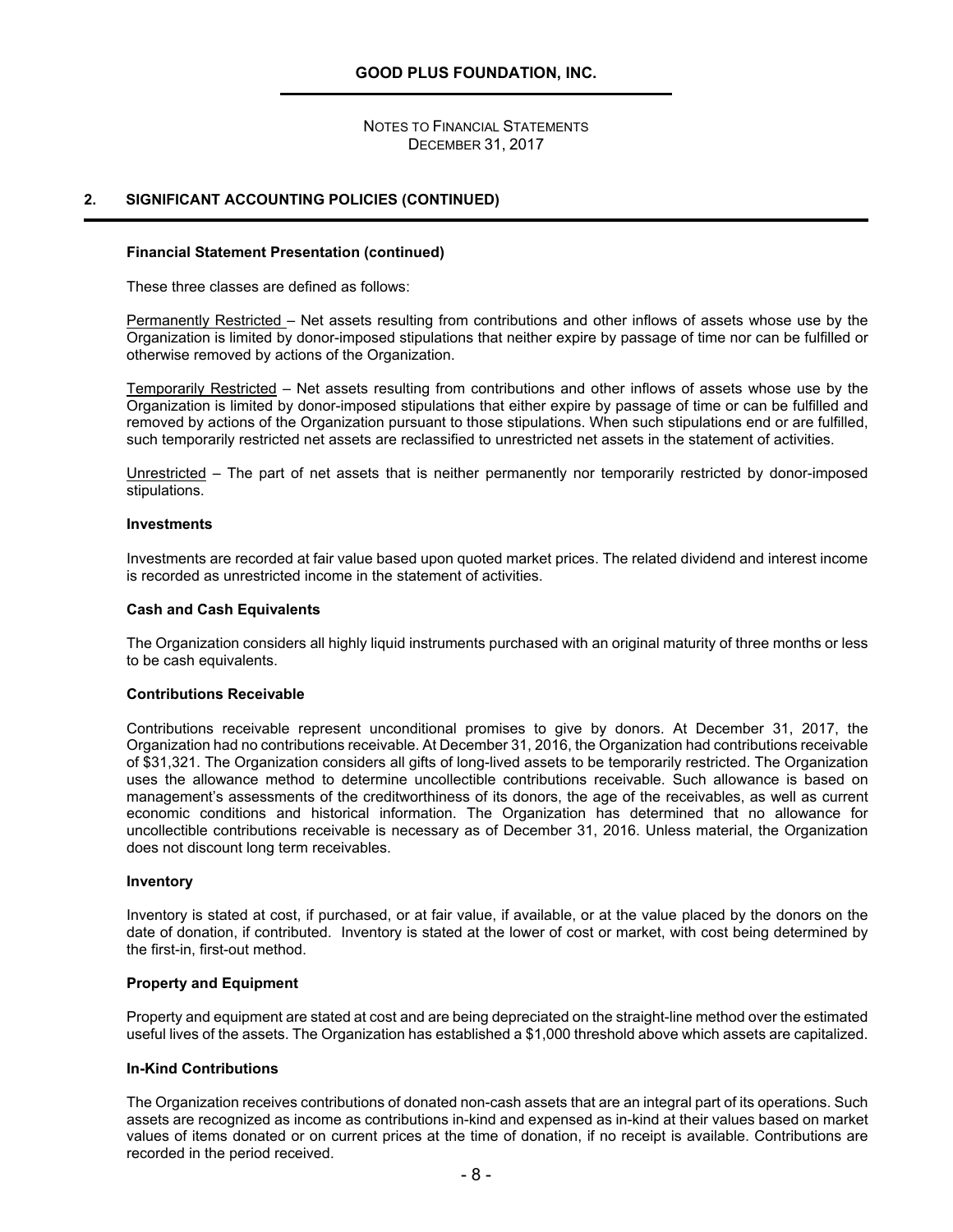## **2. SIGNIFICANT ACCOUNTING POLICIES (CONTINUED)**

#### **Donated Services**

Donated services are recognized as revenue, if the services received create or enhance non-financial assets, require specialized skills provided by individuals possessing those skills and typically need to be purchased if not provided by donation. Accordingly, the Organization does not record the value of those volunteer hours that do not meet the criteria for recognition under U.S. GAAP.

#### **Special Events**

The Organization conducts special events in which a portion of the gross proceeds paid by the participant represents payment for the direct cost of the benefits received by the participant at the event. Unless a verifiable, objective means exists to demonstrate otherwise, the fair value of meals and entertainment provided at special events is measured at the actual cost to the Organization. The direct costs of the special events which ultimately benefit the donor rather than the Organization are recorded as exchange transaction revenue and exchange transaction expense. All proceeds received in excess of the direct costs are recorded as special events income in the accompanying statement of activities.

For the years ended December 31, 2017 and 2016, the Organization reported special events income of \$1,456,452 and \$1,231,672, respectively, and expense of \$337,386 and \$212,815, respectively. The direct costs of special events include expenses for the benefit of the donor. For example, meals and facilities rental are considered direct costs of special events.

#### **Functional Allocation of Expenses**

Expenses that can be directly identified with the program or supporting service to which they relate are charged accordingly. Other expenses by function have been allocated among program and supporting service classifications using payroll allocation.

#### **Use of Estimates**

The preparation of financial statements in conformity with U.S. GAAP requires management to make estimates and assumptions that affect the reported amounts of assets and liabilities and disclosures of contingent assets and liabilities at the date of the financial statements and the reported amounts of revenues and expenses during the reporting period. Actual results could differ from those estimates.

#### **Subsequent Events**

The Organization has evaluated events through May 1, 2018, which is the date the financial statements were available to be issued.

#### **Comparative Information**

The financial statements include certain prior year summarized comparative information in total, but not by net asset class. Such information does not include sufficient detail to constitute a presentation in conformity with U.S. GAAP. Accordingly, such information should be read in conjunction with the Organization's financial statements for the year ended December 31, 2016, from which the summarized information was derived.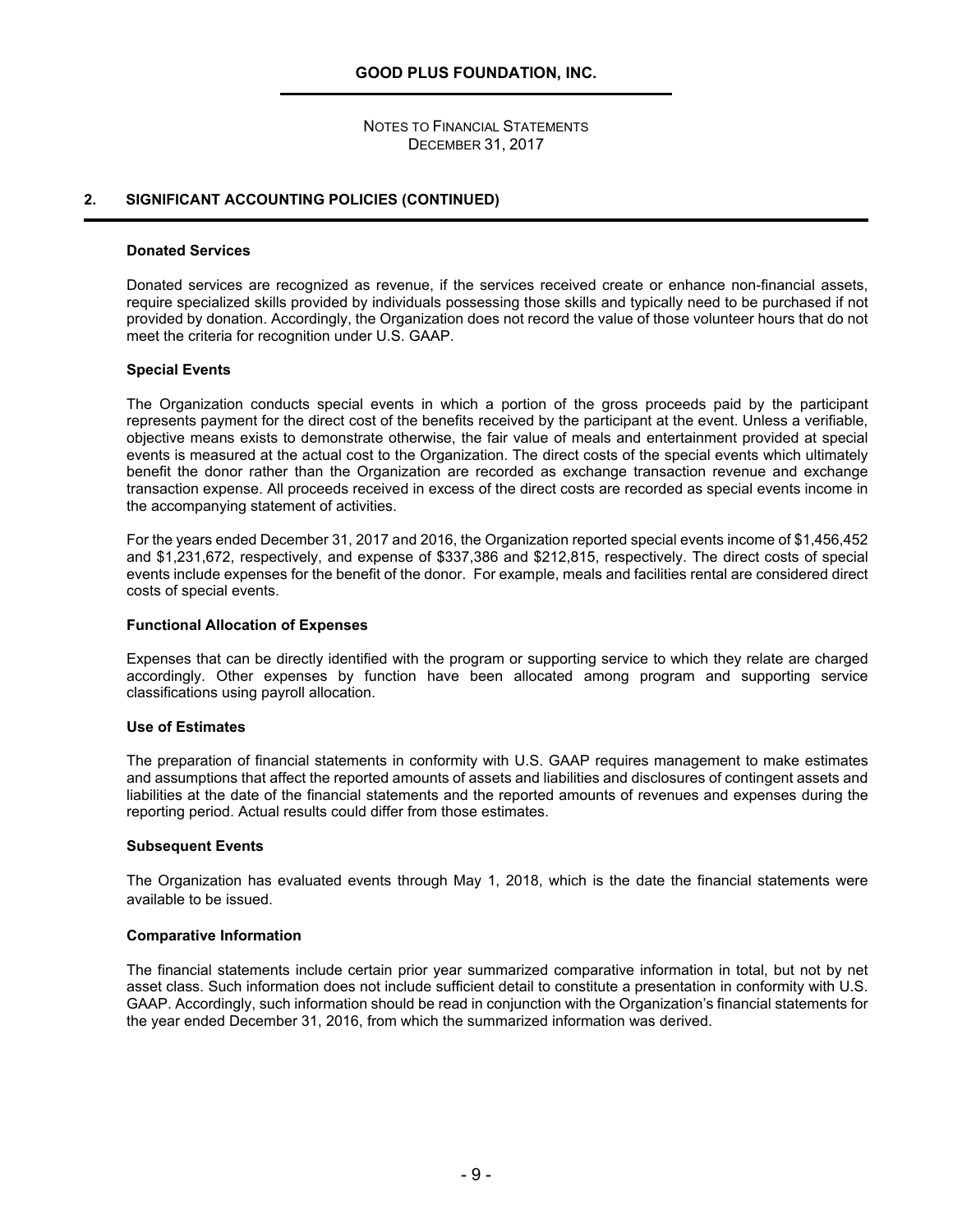## **2. SIGNIFICANT ACCOUNTING POLICIES (CONTINUED)**

#### **Income Taxes**

The Organization files informational returns in the federal and New York State jurisdictions. The Organization is generally no longer subject to income tax examinations by the Internal Revenue Service or New York State for returns filed before 2014.

The accounting standard for uncertainty in income taxes prescribes a minimum recognition threshold and measurement methodology that a tax position taken or expected to be taken in a tax return is required to meet before being recognized in the financial statements. It also provides guidance for derecognition, classification, interest and penalties, disclosure, and transition.

The Organization does not expect a significant increase or decrease to the total amounts of unrecognized tax positions during the year ended December 31, 2017. However, the Organization may be subject to audit by tax authorities. The Organization believes that it has appropriate support for the positions taken on its tax returns. Nonetheless, the amounts ultimately paid, if any, upon resolution of the issues raised by the taxing authorities may differ materially from the amounts accrued for each year. Management believes that its nonprofit status would be sustained upon examination.

Should there be interest on underpayments of income tax, the Organization would classify it as "Interest Expense." The Organization would classify penalties in connection with underpayments of income tax as "Other Expense."

#### **Fair Value Measurements and Fair Value-Definition and Hierarchy**

Fair value is defined as the price that would be received to sell an asset or paid to transfer a liability in an orderly transaction between market participants at the measurement date.

Accounting standards establish a fair value hierarchy for inputs used in measuring fair value that maximizes the use of observable inputs and minimizes the use of unobservable inputs by requiring the most observable units be used when available. Observable inputs are those that market participants would use in pricing the asset or liability based on market data obtained from sources independent of the Organization. Unobservable inputs reflect the Organization's assumption about inputs used by market participants at the measurement date. The fair value hierarchy is categorized into three levels based on inputs as follows:

Level 1 - Valuation based on quoted prices in active markets for identical assets or liabilities that the Organization has the ability to access.

Level 2 - Valuation based on quoted prices for similar assets or liabilities in active markets; for identical or similar assets or liabilities in inactive markets; inputs other than quoted prices that are observable for the asset or liability; or inputs that are derived principally or corroborated by observable market data by correlation or other means.

Level 3 - Valuation based on inputs that are unobservable and significant to the overall fair value measurement.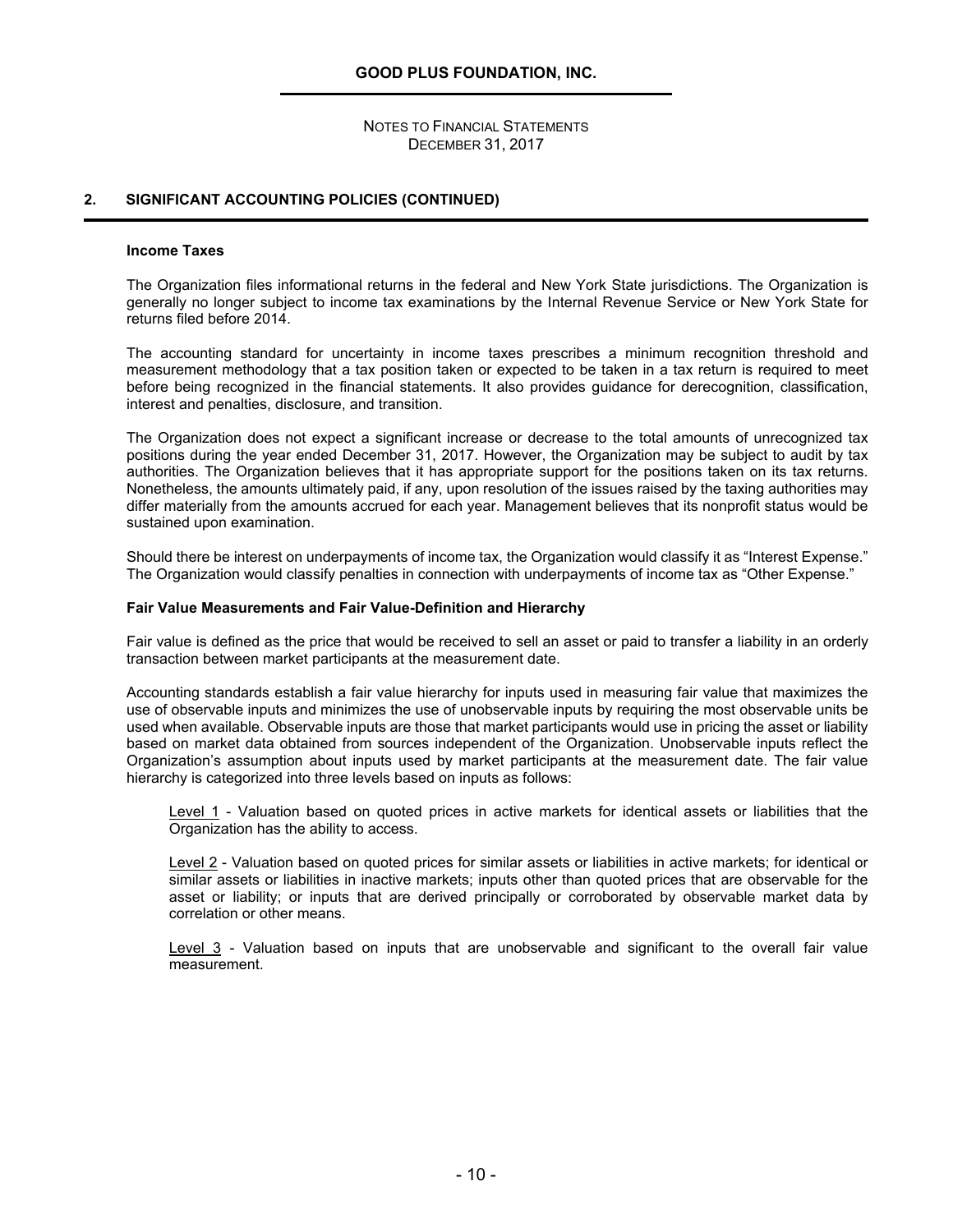## **2. SIGNIFICANT ACCOUNTING POLICIES (CONTINUED)**

#### **Recent Accounting Pronouncements**

In May 2014, the Financial Accounting Standards Board ("FASB") issued an accounting standards update which affects the revenue recognition of entities that enter into either (1) certain contracts to transfer goods or services to customers or (2) certain contracts for the transfer of nonfinancial assets. The update indicates an entity should recognize revenue in an amount that reflects the consideration the entity expects to be entitled to in exchange for the goods or services transferred by the entity. The update is to be applied to the beginning of the year of implementation or retrospectively and is effective for annual periods beginning after December 15, 2018 and in interim periods in annual periods beginning after December 15, 2019. Early application is permitted but no earlier than annual reporting periods beginning after December 31, 2016. The Organization is currently evaluating the effect the update will have on its financial statements.

In February 2016, the FASB issued an accounting standards update which amends existing lease guidance. The update requires lessees to recognize a right-of-use asset and related lease liability for many operating leases now currently off-balance sheet under current U.S. GAAP. Accounting by lessors remains largely unchanged from current U.S. GAAP. The update is effective using a modified retrospective approach for fiscal years beginning after December 15, 2019, and for interim periods within fiscal years beginning after December 15, 2020, with early application permitted. The Organization is currently evaluating the effect the update will have on its financial statements.

In August 2016, the FASB issued an accounting standards update to reduce diversity in practice on eight specific statement of cash flows issues. The update is effective retrospectively for financial statements issued for fiscal years beginning after December 15, 2018, and interim periods within fiscal years beginning after December 15, 2019, with early adoption permitted. The Organization is currently evaluating the effect the update will have on its financial statements.

## **3. INVESTMENTS**

#### **Determination of Fair Values**

The valuation methodologies used to determine the fair values of assets and liabilities under the "exit price" notion reflect market-participant objectives and are based on the application of the fair value hierarchy that prioritizes observable market inputs over unobservable inputs. The Organization determines the fair values of certain financial assets based on quoted market prices, where available. The Organization also determines fair value based on future cash flows discounted at the appropriate current market rate. Fair values reflect adjustments for items such as counterparty credit quality, the Organization's credit standing, liquidity and risk margins on unobservable parameters.

The mutual funds and stocks are recorded at fair value using quoted market prices.

The preceding method described may produce a fair value calculation that may not be indicative of net realizable value or reflective of future fair value. Furthermore, although the Organization believes its valuation methods are appropriate and consistent with other market participants, the use of different methodologies or assumptions to determine the fair value of certain financial instruments could result in a different fair value measurement at the reporting date.

The Organization's investments are exposed to various risks such as interest rate, market, and credit risks. Due to the level of risks associated with these investments, it is at least reasonably possible that changes in the values of these investments will occur in the near term and that such changes could materially affect the amounts reported in the statement of financial position and the statement of activities.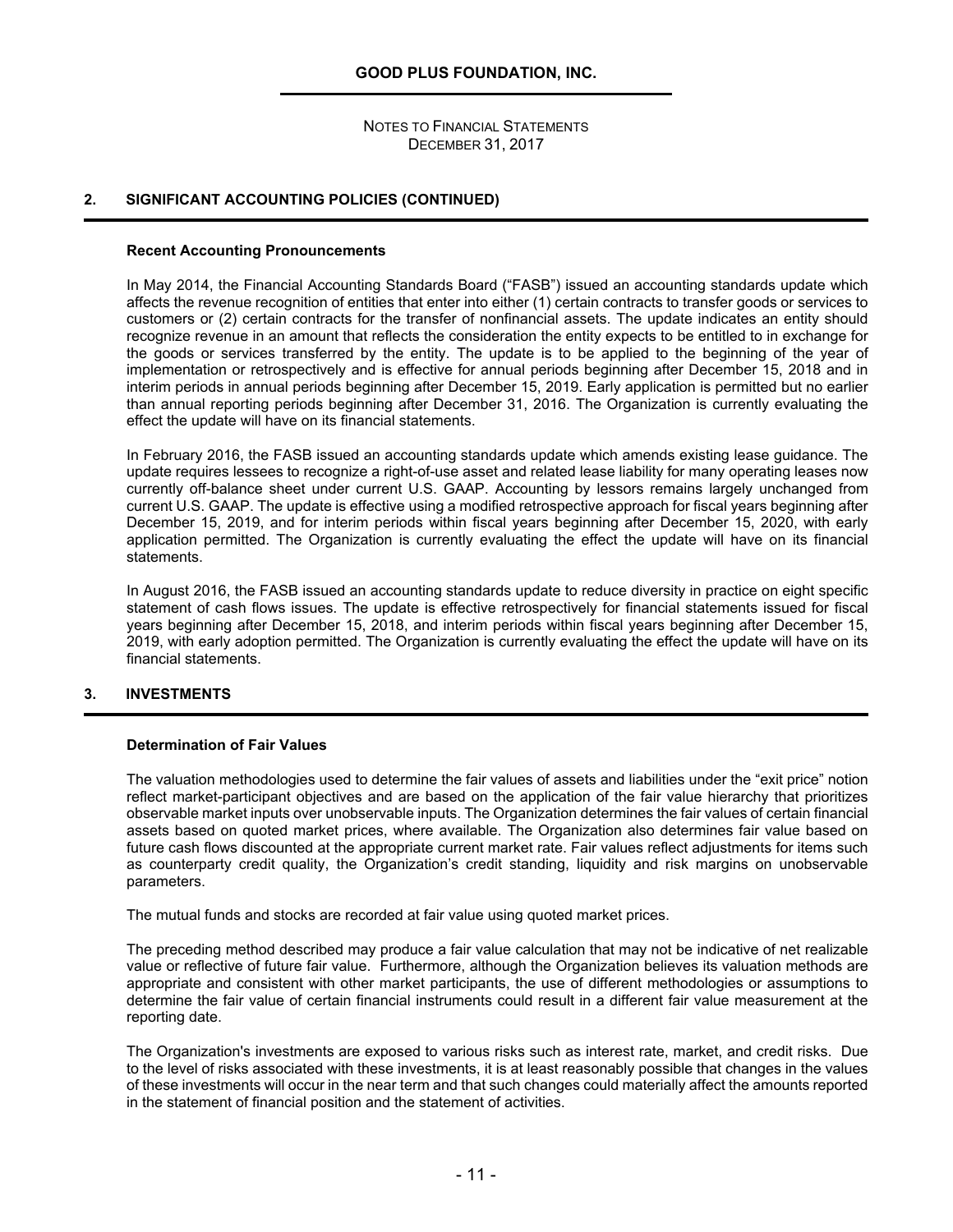## **3. INVESTMENTS (CONTINUED)**

#### **Determination of Fair Values (continued)**

The following tables present by level, within the fair value hierarchy, the Organization's investments at fair value as of December 31, 2017 and 2016. As required by fair value measurement accounting standards, investments are classified in their entirety based upon the lowest level of input that is significant to the fair value measurement. The investments are all classified as unrestricted net assets.

|                                                                         | Fair Value on a<br>Recurring Basis | <b>Quoted Market</b><br><b>Prices in Active</b><br>Market for<br><b>Identical Assets</b><br>(Level 1) | Other Significant<br>Observable Inputs<br>(Level 2) | Significant<br>Unobservable<br>Inputs (Level 3) |
|-------------------------------------------------------------------------|------------------------------------|-------------------------------------------------------------------------------------------------------|-----------------------------------------------------|-------------------------------------------------|
| December 31, 2017<br>Exchange traded & closed-end funds<br>Mutual funds | \$<br>765,796<br>653,112           | \$<br>765,796<br>653,112                                                                              | \$                                                  | \$                                              |
|                                                                         | 1,418,908                          | 1,418,908                                                                                             | \$                                                  | \$                                              |
|                                                                         | Fair Value on a<br>Recurring Basis | <b>Quoted Market</b><br>Prices in Active<br>Market for<br><b>Identical Assets</b><br>(Level 1)        | Other Significant<br>Observable Inputs<br>(Level 2) | Significant<br>Unobservable<br>Inputs (Level 3) |
| December 31, 2016<br>Exchange traded & closed-end funds<br>Mutual funds | \$<br>713,231<br>670,260           | \$<br>713,231<br>670,260                                                                              | \$                                                  | \$                                              |
|                                                                         | \$<br>1,383,491                    | \$<br>1,383,491                                                                                       | \$                                                  | \$                                              |

The aggregate cost basis, gross unrealized gains and losses, and fair market value of the stocks and mutual funds at December 31, 2017 and 2016, are as follows:

|                                    | Cost            |    | Gross<br>Unrealized<br>Gains | Gross<br>Unrealized<br>Losses | Fair Value      |
|------------------------------------|-----------------|----|------------------------------|-------------------------------|-----------------|
| December 31, 2017                  |                 |    |                              |                               |                 |
| Exchange traded & closed-end funds | \$<br>646,823   | \$ | 118,973                      | \$                            | \$<br>765,796   |
| Mutual funds                       | 633,535         |    | 19,577                       |                               | 653,112         |
|                                    | 1,280,358       | S  | 138,550                      | \$                            | 1,418,908       |
| December 31, 2016                  |                 |    |                              |                               |                 |
| Exchange traded & closed-end funds | \$<br>620.046   | \$ | 93.185                       | \$                            | \$<br>713.231   |
| Mutual funds                       | 686,323         |    |                              | (16,063)                      | 670,260         |
|                                    | \$<br>1,306,369 | \$ | 93,185                       | \$<br>(16,063)                | \$<br>1,383,491 |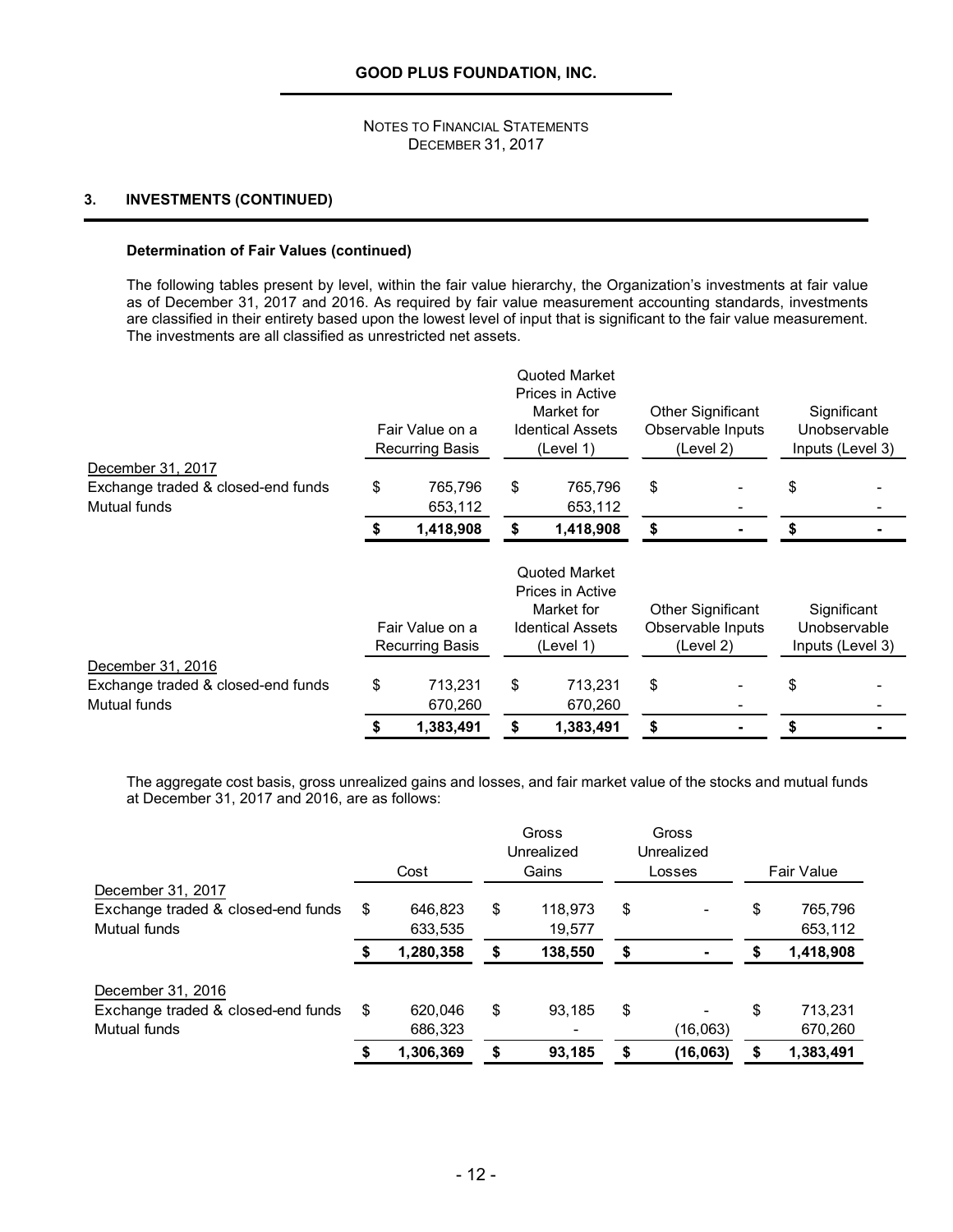#### **3. INVESTMENTS (CONTINUED)**

The components of the activity of the Organization's stocks and mutual funds as of December 31, 2017 and 2016 were as follows:

| December 31,                                          | 2017       | 2016       |
|-------------------------------------------------------|------------|------------|
| Investments, beginning of year                        | 1,383,491  | 1,484,155  |
| Purchase of investments                               | 179,710    | 351,977    |
| Sales of investments                                  | (201, 820) | (592, 967) |
| Realized gain on sale of investments                  | 23,988     | 6,575      |
| Unrealized gain on investments reported at fair value | 33,539     | 133,751    |
| Investments, end of year                              | 1,418,908  | 1,383,491  |

#### **4. PROPERTY AND EQUIPMENT**

Property and equipment consist of the following as of December 31,:

|                                | 2017     | 2016         | Estimated<br>Useful Lives |
|--------------------------------|----------|--------------|---------------------------|
|                                |          |              |                           |
| Equipment                      | 49.730   | \$<br>38.409 | 3-5 Years                 |
| Less: accumulated depreciation | (38,113) | (33, 484)    |                           |
|                                | 11.617   | 4.925        |                           |
|                                |          |              |                           |

Depreciation expense was \$4,629 and \$3,864 for the years ended December 31, 2017 and 2016, respectively.

#### **5. WEBSITE**

Development costs related to the Organization's website amounting to \$50,000 have been capitalized as of December 31, 2016. These costs are amortized over the estimated life of five years using the straight-line method. Amortization expense for each of the years ended December 31, 2017 and 2016 totaled \$10,000. Accumulated amortization as of December 31, 2017 and 2016 totaled \$20,000 and \$10,000, respectively.

## **6. INVENTORY**

As of December 31, 2017 and 2016, inventory consists of clothing and essential baby gear amounting to \$1,742,626 and \$1,083,422, respectively.

## **7. IN-KIND CONTRIBUTIONS**

During the years ended December 31, 2017 and 2016, the Organization recognized total in-kind contributions of \$7,826,945 and \$6,235,260, respectively. Included in these amounts are donated legal, events and professional services amounting to \$170,429 and \$498,225, respectively. In-kind contributions consist of goods and specialized services donated by corporations and individuals which are recorded on the date of donation.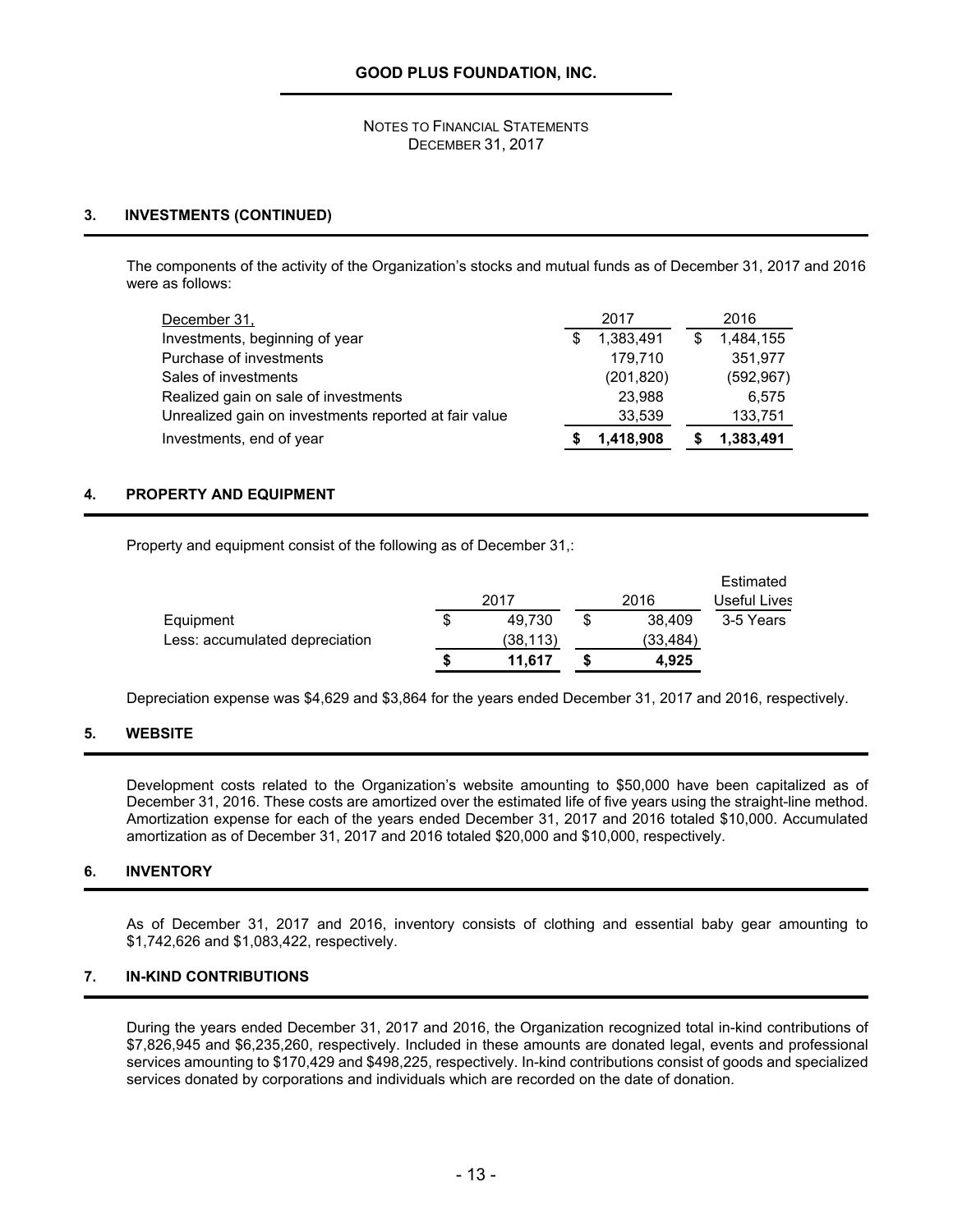## **8. RETIREMENT PLAN**

The Organization adopted a 403(b) retirement plan (the "Plan") which covers most of the employees. The Plan is a defined contribution plan. Employees are eligible to make elective deferrals beginning on their date of hire. Those employees who have completed six months of employment and are employed on the last day of the Plan year are also eligible for a discretionary non-elective employer contribution. For the years ended December 31, 2017 and 2016, the Organization did not make any contributions to the Plan.

#### **9. COMMITMENTS AND CONTINGENCIES**

The Organization signed a non-cancelable operating lease for office space in New York, which expires on December 31, 2022.

In March 2015, the Organization signed a non-cancelable operating lease for office and storage space for their Los Angeles operations, which expired on March 31, 2018. The Organization is currently paying rent on a month-tomonth basis at a rate of \$3,975.

At December 31, 2017, future minimum lease payments were as follows:

|                         | S  | 989,919 |
|-------------------------|----|---------|
| 2022                    |    | 206,211 |
| 2021                    |    | 200,671 |
| 2020                    |    | 195,292 |
| 2019                    |    | 190,070 |
| 2018                    | \$ | 197,675 |
| Year ended December 31, |    |         |

Rent expense for the years ended December 31, 2017 and 2016 was \$213,192 and \$195,385 respectively.

#### **10. CONCENTRATIONS**

Financial instruments that potentially subject the Organization to concentrations of credit risk consist principally of cash deposits. Accounts at each institution are insured by the Federal Deposit Insurance Corporation up to \$250,000.

For the year ended December 31, 2017, two companies donated approximately \$1,904,000 in products to the Organization, which amounted to approximately 31% of the Organization's total corporate in-kind contributions for the year.

For the year ended December 31, 2017, four donors contributed approximately \$345,500 in cash to the Organization, which amounted to approximately 29% of the Organization's contributions, other than in-kind, for the year.